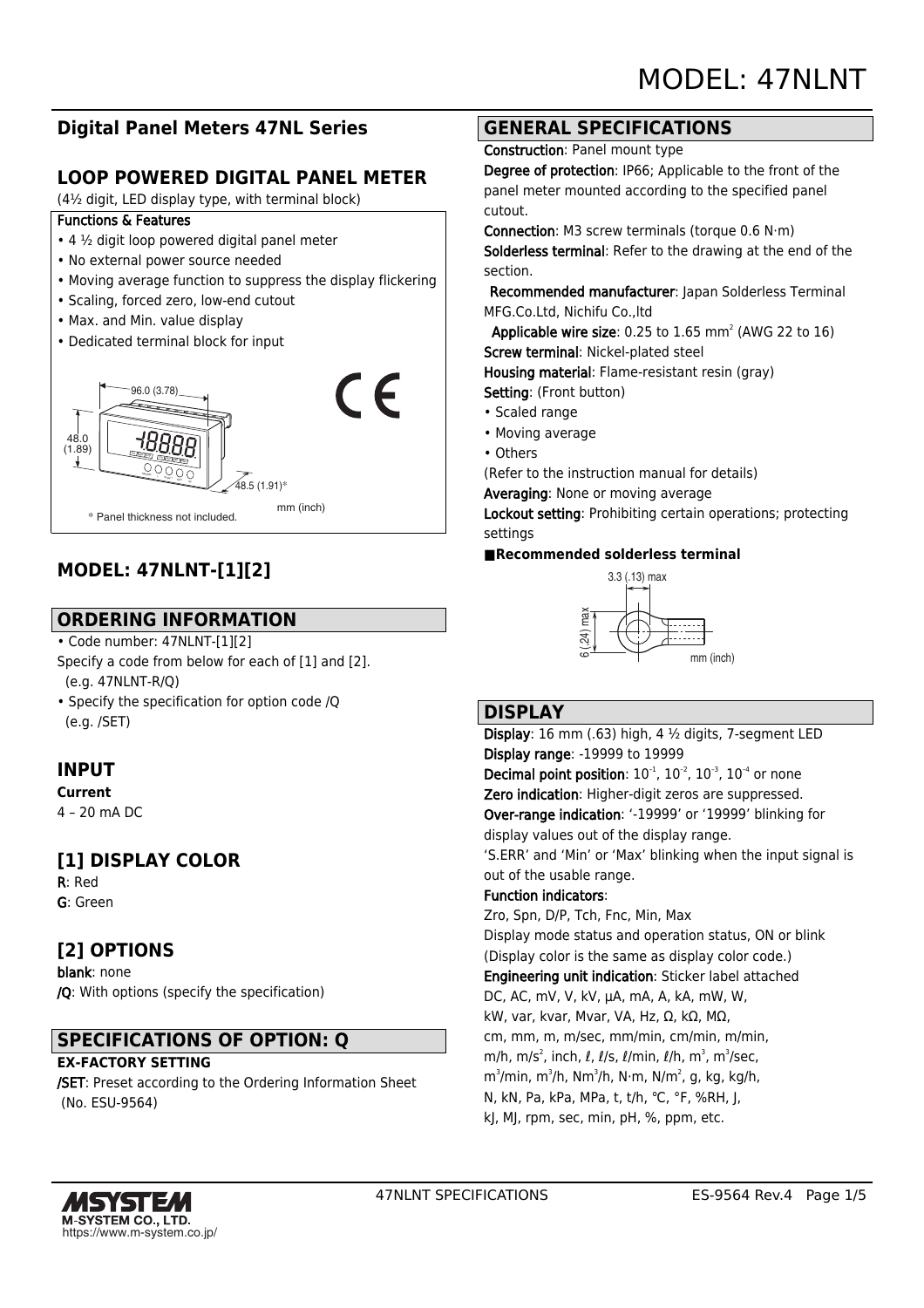## **INPUT SPECIFICATIONS**

#### ■ DC Current

Current range: Approx. 3.7 to 23 mA DC Voltage drop: Approx. 6.3 V with 4 mA; approx. 6.5 V with 20 mA (Equivalent input impedance: Approx. 325 Ω) (There is voltage drop generated by using the unit. For the two-wire transmitter power supply, make sure that the operable voltage for the two-wire transmitter is ensured including the voltage drop by other devices and wiring resistance.)

## **INSTALLATION**

Operating temperature: -10 to +55°C (14 to 131°F) Operating humidity: 10 to 90 %RH (non-condensing) Mounting: Screw mounting Weight: 115 g (0.25 lb)

## **PERFORMANCE**

**Accuracy** Display:  $\pm 0.1$  %  $\pm$  1 digit Temp. coefficient: ±0.015 %/°C (±0.008 %/°F)

#### **STANDARDS & APPROVALS**

EU conformity: EMC Directive EMI EN 61000-6-4 EMS EN 61000-6-2 RoHS Directive

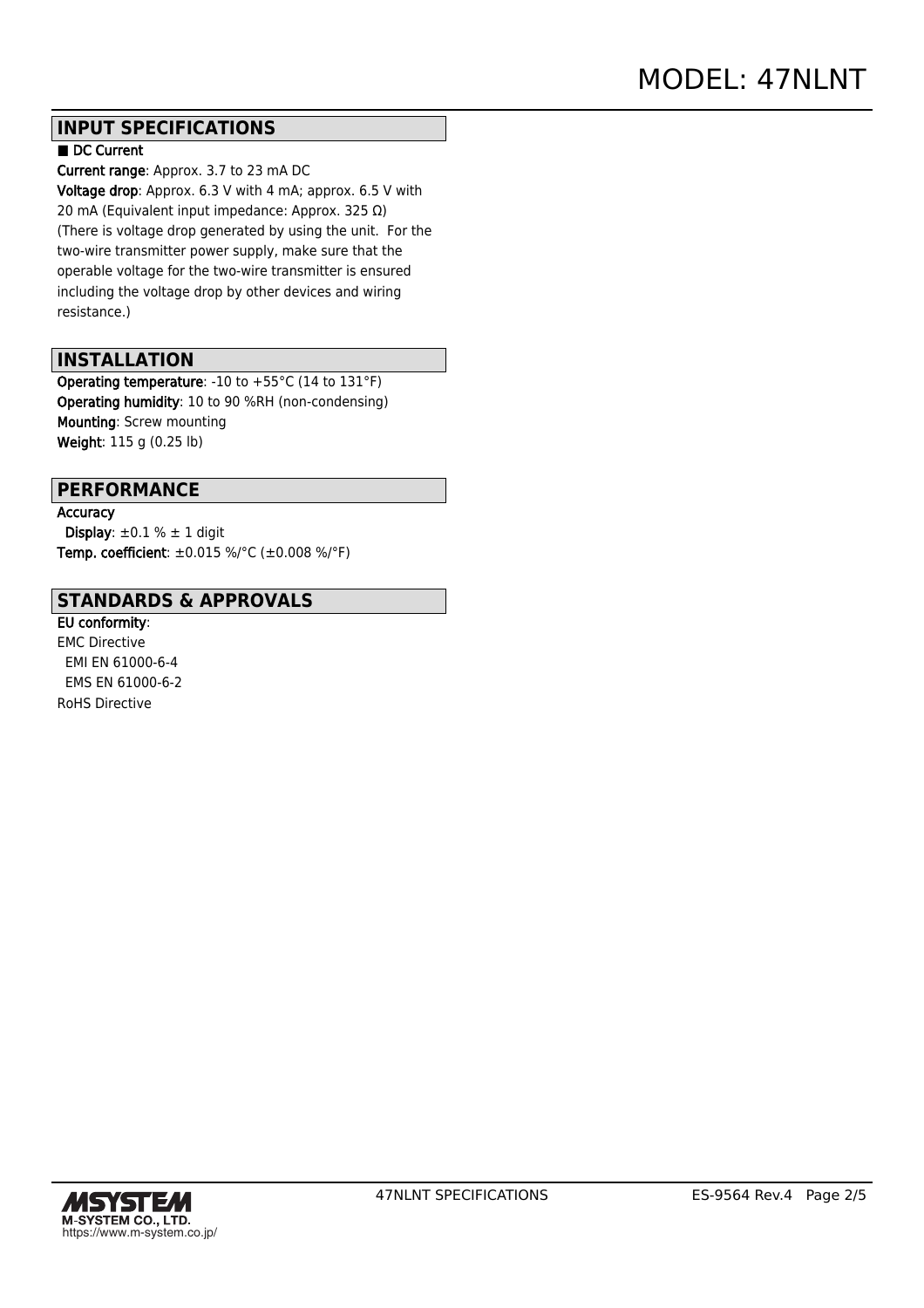#### **EXTERNAL VIEW**



#### ■ **COMPONENT IDENTIFICATION**

| No. | <b>COMPONENT</b>    | <b>FUNCTION</b>                                                                                                |
|-----|---------------------|----------------------------------------------------------------------------------------------------------------|
| (1  | Main display        | Indicates present values, setting values and status of the unit.                                               |
| (2) | Function indicators | Indicates the status in each setting mode.                                                                     |
| (3) | Max/Min button      | Used to switch the main display to show the present values, maximum values or minimum values.                  |
| (4) | $\downarrow$ Button | Used to shift through setting items in each setting mode etc.                                                  |
| (5) | Scale/1 button      | Used to move on to the scaling setting and other setting modes; or to shift through setting items in each set- |
|     |                     | ting mode.                                                                                                     |
| (6) | Shift button        | Used to move on to the setting standby status of each setting mode or to shift through display digits in each  |
|     |                     | setting item.                                                                                                  |
|     | Up button           | Used to change setting values, to execute/cancel Forced Zero or to select setting values.                      |

Note: Refer to the operating manual for details on each function.

# **EXTERNAL DIMENSIONS & TERMINAL ASSIGNMENTS unit: mm (inch)**

#### ■ **BODY**







**• REAR VIEW**

4-M4 SCREW 8.0 (.31) deep



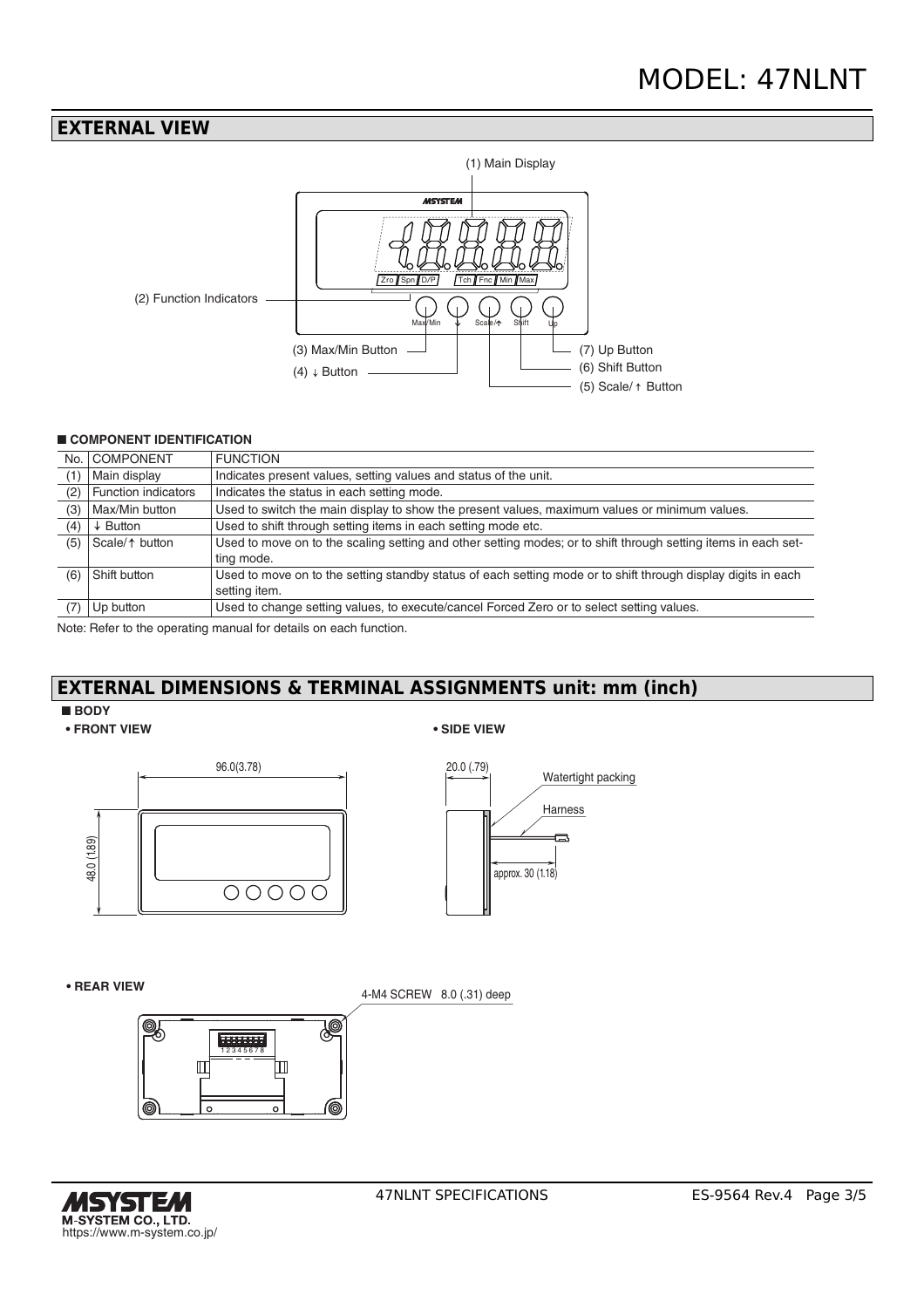#### ■ **TERMINAL BLOCK**





#### **• REAR VIEW**





# **MOUNTING REQUIREMENTS unit: mm (inch)**



Panel thickness: 1.0 to 3.2 mm Panel thickness: 1.0 to 3.2 mm

#### **• Single Mounting • Clustered Mounting**